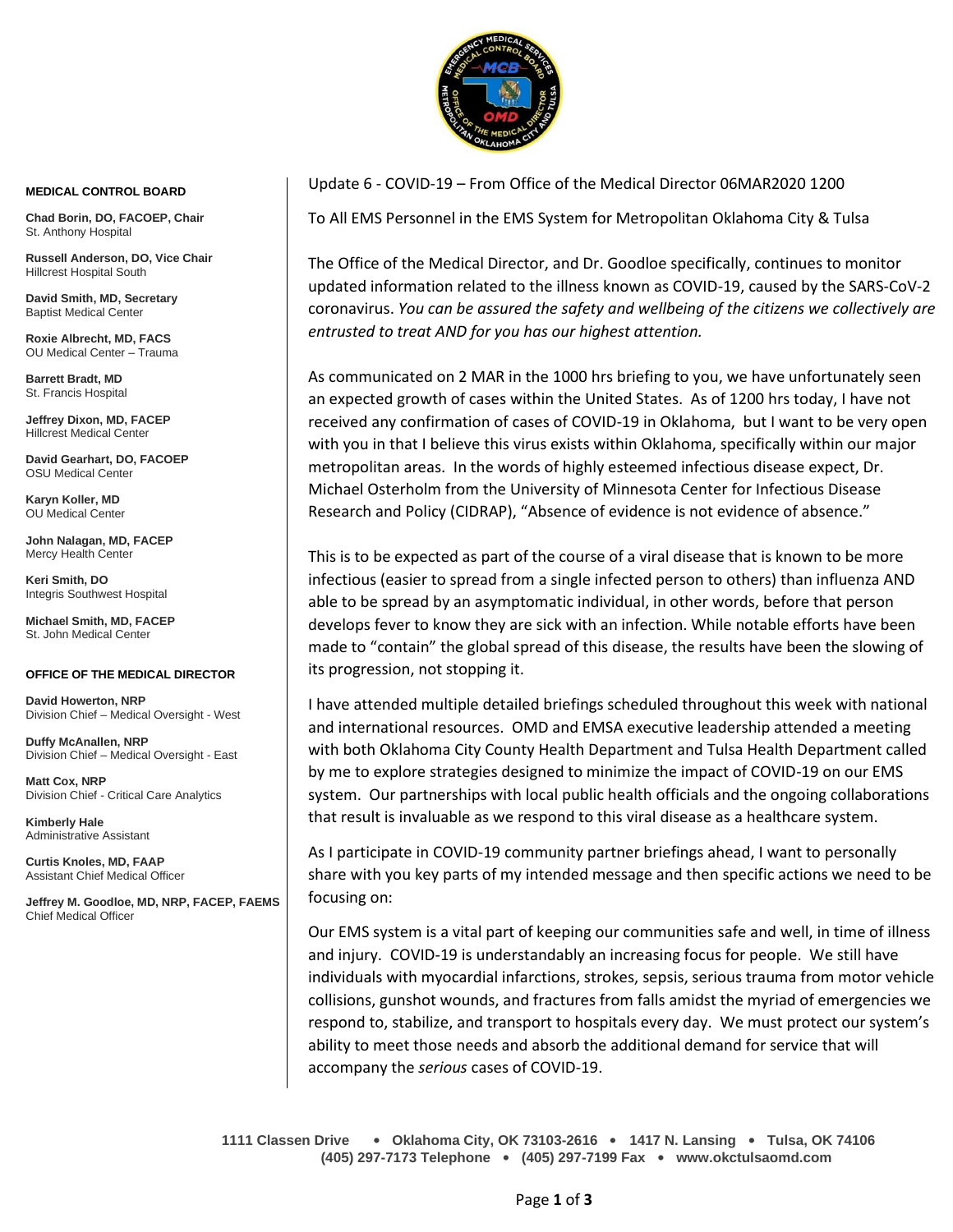We will need the healthcare system's help AND the public's help in NOT utilizing 911 and our EMS system for milder illness suspected due to COVID-19. Individuals with milder cases of a flu-like illness should remain at home in self-care, treating fevers and muscle aches with over the counter remedies of acetaminophen and/or ibuprofen. Treat cough with over the counter cough suppressants, realizing no such medication (and no prescription cough suppressant) fully eliminates cough.

Presenting to a hospital when a flu-like illness is mild will cause an overdemand on available resources and may ironically actually expose a patient to the SARS-CoV-2 virus that does not yet have the virus. Individuals are safer at home unless respiratory symptoms worsen and impair breathing.

PPE is important. In a briefing this week, Dr. Michael Sayre, Medical Director for Seattle Medic One (the Seattle Fire Department's ambulance program) correctly stated that if you are using the CDC-specified PPE, with correct donning and doffing, in caring for a COVID-19 patient, that does not constitute an exposure. An exposure would be treating a COVID-19 patient without this PPE. An analogy can be made to starting IVs as we do throughout every 24-hour period. Wearing gloves and handling the needle/sharps carefully avoids us having a bloodborne illness exposure.

While you have utilized and/or trained on droplet and airborne PPE, for your safety, I want to share the following resources today:

- 1. CDC guidelines on mask, eye protection, gown, gloves both donning and doffing. This is sent as an attachment to accompany this communication and can also be found in PDF at https://www.cdc.gov/hai/pdfs/ppe/ppesequence.pdf
- 2. Video training shared this morning by the Seattle Fire Department on donning and doffing PPE found at www.emsonline.net/Announcements/Infectious-Disease-Safety-Procedures.aspx

Once accessing this site, the initial video that displays is the Doffing Procedure. Clicking it will start the short video and simultaneously bring up a safety video menu. Clicking that menu icon will then bring up links to the Donning Procedure and Handwashing short videos. Please view these videos for your safety. We thank our colleagues in the Seattle Fire Department for sharing these timely resources.

For febrile, respiratory patients, apply a simple surgical-style mask to the patient if clinically safe for them. Additional quantities of these masks are coming to emergency apparatus as soon as logistically possible. EMSA executive leadership has ordered quantities for the whole EMS system and these leaders will best be able to answer any questions regarding timing of availability of these masks.

The above measures are important. The mask you use on you should be an N95 mask (it is imperative to use at least N95 as a simple mask has been proven to be ineffective for healthcare professionals), eye protection should be goggles, wrap around eye wear, or a face shield. A gown - or Tyvek suit if gowns are not available – is designed to protect uniform clothing. Use the standard gloves we use on all patients.

Keep also in mind the benefit of keeping distance, preferably 6 feet or more when logistically and clinically able, from the patient's face. I understand 6 feet is often impractical in the confines of providing care in small residences, hallways, and within an ambulance. Keep as much distance as logistically possible is what I am reminding for your safety.

I will be specifically advising our healthcare community and the public that when they see EMS professionals in PPE that does NOT automatically equate to caring for a confirmed COVID-19 patient. It does equate to smart infection control actions by medical professionals.

As of today (Friday, 6 MARCH 2020, 1200 hrs Central Time), I am directing the following specific precautions to be applied once it is known the patient has a febrile respiratory illness. **For emphasis these directives are meant to only apply to patients with febrile respiratory illness:**

**1111 Classen Drive** • **Oklahoma City, OK 73103-2616** • **1417 N. Lansing** • **Tulsa, OK 74106 (405) 297-7173 Telephone** • **(405) 297-7199 Fax** • **www.okctulsaomd.com**